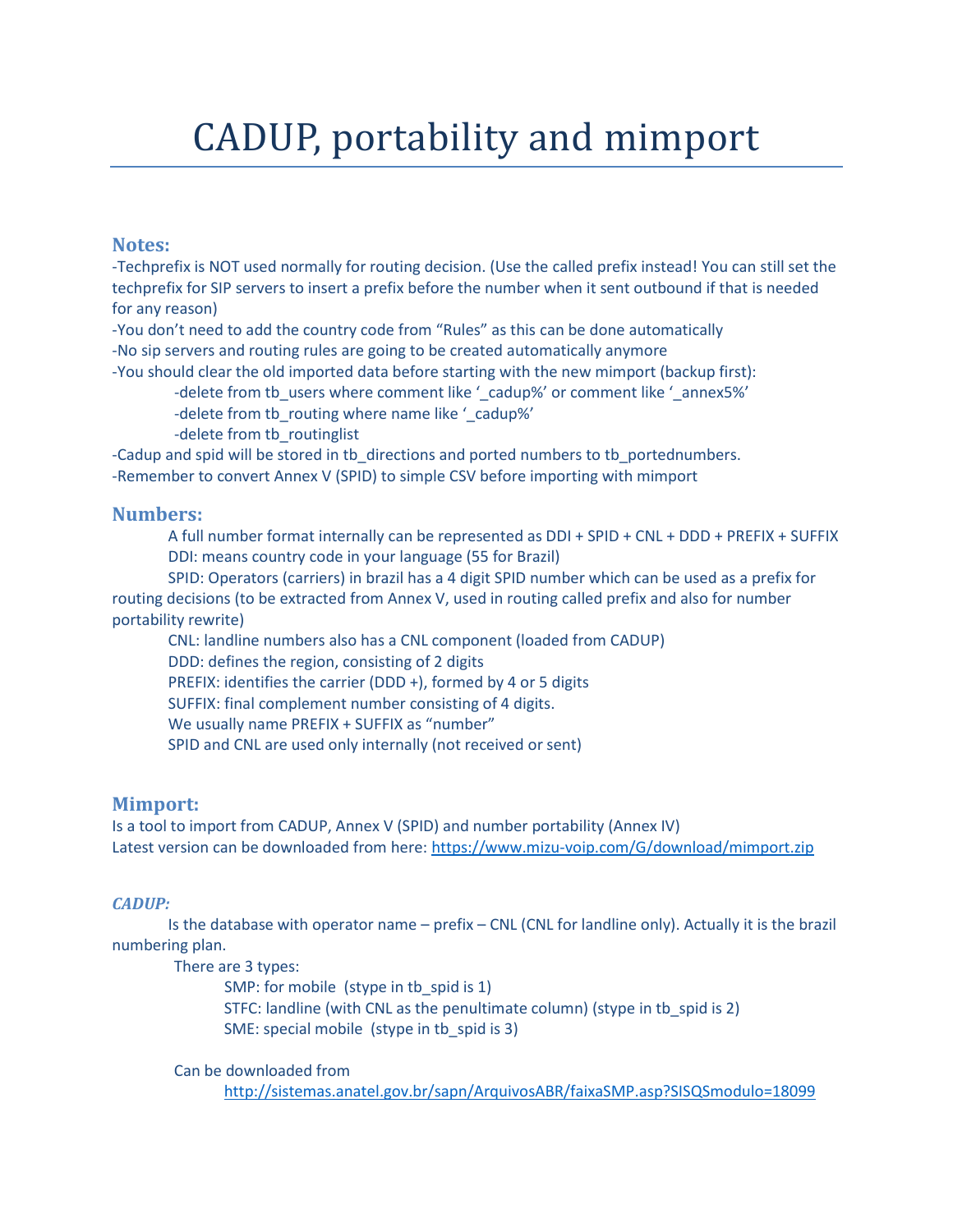<http://sistemas.anatel.gov.br/sapn/ArquivosABR/faixaSTFC.asp?SISQSmodulo=18099> <http://sistemas.anatel.gov.br/sapn/ArquivosABR/faixaSME.asp?SISQSmodulo=18098>

 Example: CLARO S.A.;40432544000147;55;9100;2000;2999;1 means that from number 559100-2000 until 559100-2999 route to Claro S.A.

#### *SPID:*

Operators (carriers) in brazil has a 4 digit SPID number which can be used as a prefix for routing decisions

to be extracted from Annex V (convert to simple CSV first!) used in routing called prefix and also for number portability rewrite will be imported to tb\_directions

#### *Number portability:*

Is the database with operator name – number – new SPID Will be imported to tb\_portednumbers

Can be downloaded from FTP:

- o Host: ?
- o User: ?
- o Password: ?

Field 2 Action – constant value corresponding to create Numeric 0 Numeric of which: 0=Create and 1=Delete

Field 3 Telephone Number – TN N(10 or 11) 1288887777 or 11988887777

Field 6 New SPID – Identification of new provider N(4) 0121

There are full (geral) and diff files but that doesn't matter too much because we import all files anyway (handling new/modify/delete automatically) starting from full files and the file format is the same.

#### *Description:*

 Mimport is a simple windows GUI app, but can be invoked also from command line with the following parameters:

oop, db, file, usr, pwd, sep, prefix, go, nogo, exit

for example: mimport.exe /oop 1 /file ["ftp://10.20.30.40/xxxx.txt"](ftp://10.20.30.40/xxxx.txt) /usr "username" /pwd "password" /db "Provider=SQLOLEDB.1;Password=xxx;Persist Security Info=True;User ID=sa;Initial Catalog=mserver;Data Source=127.0.0.1,2223"

The import tasks can be run manually (from gui) or auto scheduled (command line from windows task scheduler or "Scheduled tasks" from MManage)

first time:

import cadup from downloaded csv

import spid - carrier mapping from downloaded annex V csv

import full number portability from downloaded csv

periodically:

import cadup by finding it at

<http://sistemas.anatel.gov.br/sapn/ArquivosABR/faixaSMP.asp?SISQSmodulo=18099> and <http://sistemas.anatel.gov.br/sapn/ArquivosABR/faixaSTFC.asp?SISQSmodulo=18099> import number portability from ftp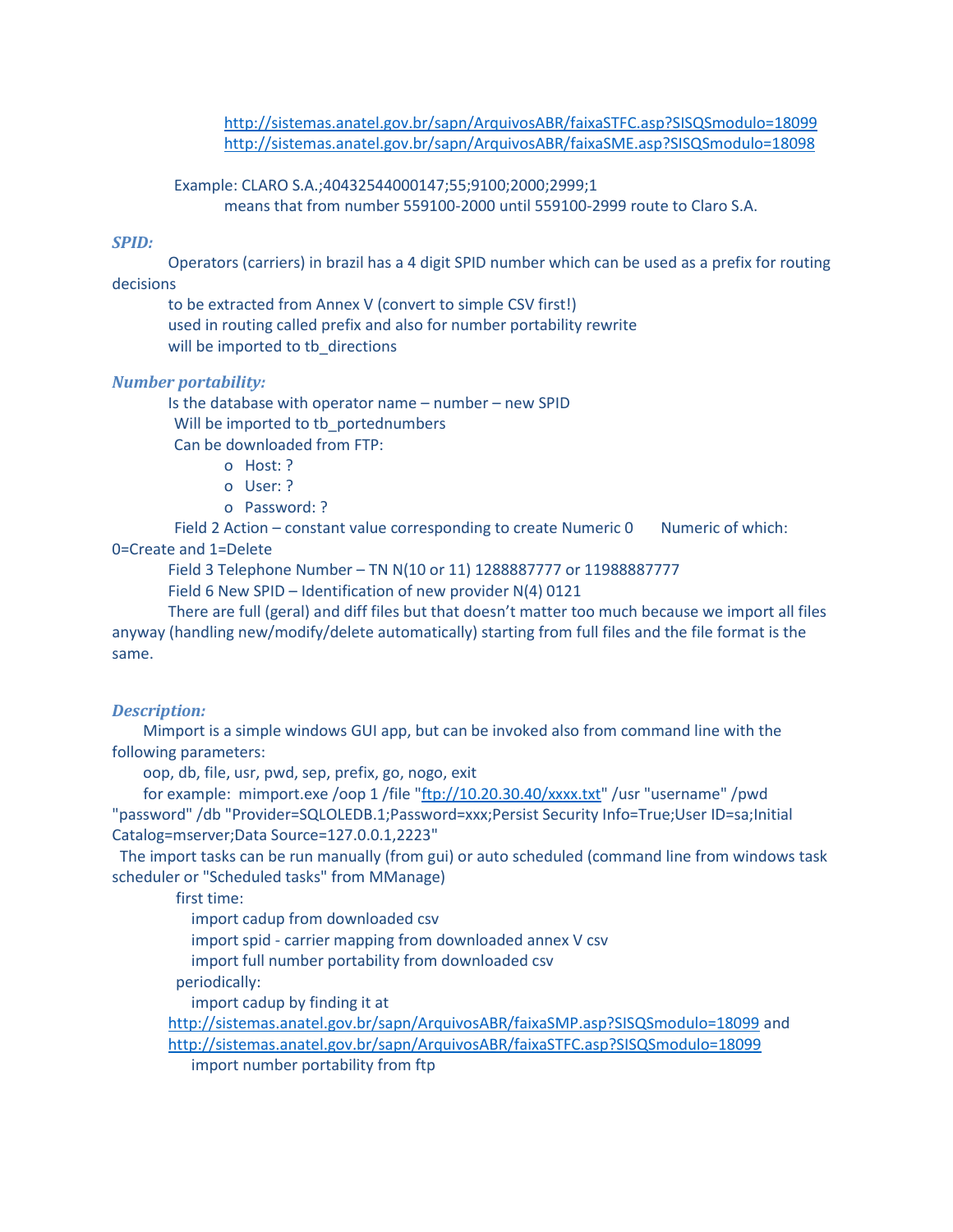*Operations (oop):*

Operation to perform:

1. Import CADUP (operator name, DDD + prefix and CNL to tb\_directions)

(file name might be also like FAIXA\_SMP)

you can specify the html page

[\(http://sistemas.anatel.gov.br/sapn/ArquivosABR/faixaSMP.asp?SISQSmodulo=18099\)](http://sistemas.anatel.gov.br/sapn/ArquivosABR/faixaSMP.asp?SISQSmodulo=18099) and will extract the file automatically if the "Type" is not set to "Exact"

(Note: if the cnl field is set, it means that the record is for STFC/landline. Otherwise the record is for SMP/mobile)

2. Not used anymore

3. Import SPID - Name mapping (from Annex V)

(file name might be also like BDT...)

convert from xlsx to csv format first with some tool (Excel -> Save As)

this will just store the spid number as tb directions.spid

have to be run at least one time at the beginning. maybe also later if these could also change

4. Import portability full or diff (Annex IV)

have to be run at the beginning then periodically to import the new files

#### *Parameters:*

To DB (db):

Target mizu voip database ADO connection string

From file (file):

Data source (csv file format, local, ftp or http)

Username/Password (usr/pwd):

Used for ftp or http authentication if required

Separator (sep):

CSV column separator (by default will be auto guessed from first lines)

Prefix (prefix):

Country prefix to insert before numbers or prefixes. Set to 55 by default.

Add all operators (addall):

Not used anymore

Ignore first line (ignore):

Will skip the firt line in the CSV (for example if header or comment)

Type (type):

If Exact then an exact file must be provided and that will be parsed

 If other, then check if the specified URL is a http index file or ftp dir list. The file locations will be exracted from here

 Will remember already dowloaded files and will not download it again (the history can be cleared by deleting the history.dat file)

## **Server settings and upgrade:**

- set global config dbversion to 144
- set global config checknumport to 5 (prefix insert)
- set global config checknumportpx to 55 (so will check only brazil numbers)
- set global config spidrewrite to 1 (0 means no, 1 means check, 2 means reject call if not found)
- set global config lookupcdrcalldirection to 2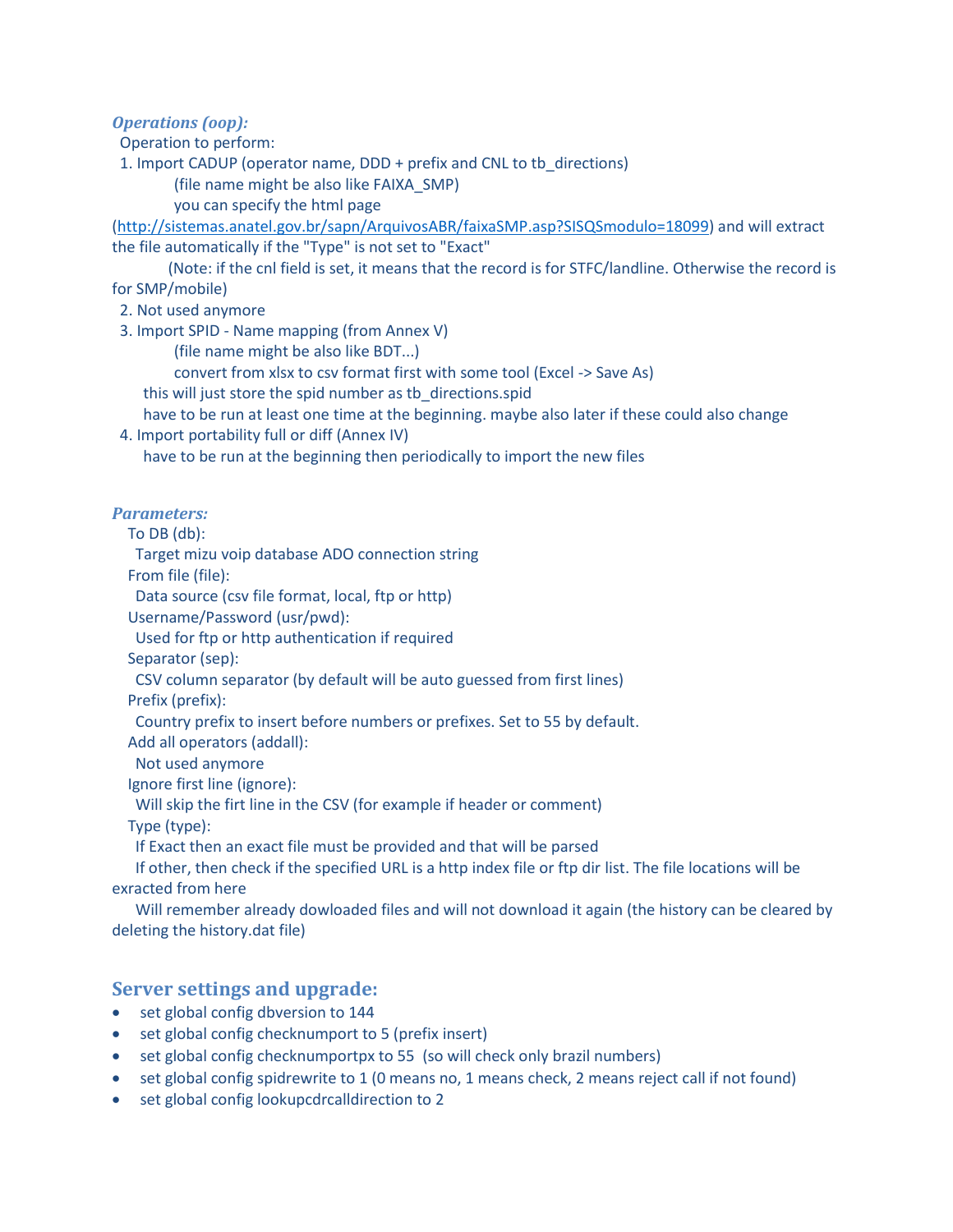- CREATE TABLE [tb\_spid]([id] [int] IDENTITY(1,1) NOT NULL,[spid] [varchar](8) NULL,[stype] [tinyint] NULL,[name] [varchar](165) NULL,[location] [varchar](165) NULL,[area] [varchar](165) NULL)
- CREATE CLUSTERED INDEX [idx\_spid\_name] ON [tb\_spid] ([name] ASC)
- update v\_check\_numport: select TOP 1 tb\_portednumbers.\* from tb\_portednumbers with(nolock) where number =  $@$  number
- upgrade tb\_directions (add spid and cnl columns)
	- o ALTER TABLE tb\_directions ADD [spid] [varchar](8) NULL
	- o ALTER TABLE tb\_directions ADD [cnl] [varchar](8) NULL
- CREATE UNIQUE CLUSTERED INDEX [idx\_directions\_prefix] ON [tb\_directions]
- set numdircachepxlen to max prefix len (this is deprecated now as it will be detected automatically by the server)

```
select LEN(prefix), count(prefix)
from tb_directions 
group by LEN(prefix)
order by count(prefix) desc
```
- Update the v\_getprice stored procedure
- Update the v selpattern2 stored procedure
- Update the v\_getpriceexf function

## **Routing setup:**

Use mimport to import cadup, spid and portability

Run MManage -> Tool menu -> Server Setup -> Normalize directions once all imported by mimport. This will compact the tb directions table (backup db first)

Add sip servers (manually)

Add routing rules (manually)

Add prefix list to routing rules (manually for "called prefix" in tb routingprefix). The number will come here as SPID + CNL + DDI + DDD + PREFIX + SUFFIX

# **Call-flow example:**

- 1. If incoming number begins with 00 that means international calls so we skip the whole procedure.
- 2. Incoming number from user arrives like 0 11 12345678 (DDD + number) for national calls (just a virtual example)
- 3. Remove 0 and prefix with 55 (DDI country code of brazil 55) so the number will look like 55 11 12345678
- 4. Then we lookup tb directions (imported from CADUP and SPID Annex V) and will insert SPID + CNL. (CNL only for landline). Supposing that SPID is 2222 and CNL 3333 the number looks like this: 2222 3333 55 11 12345678 (SPID+CNL+DDI+DDD+num)
- 5. Then wee lookup if the number exists in the tb\_portednumbers (imported from Annex IV). The number format here is DDI + DDD + number so we lookup like this. (So in tb\_portednumbers there is no SPID and CNL prefixes)
- 6. If number found, then we replace the spid from tb\_portednumbers. If the new spid looks like 8888 then our number will be rewritten like this: 8888 3333 55 11 12345678. So we will have PORTNUMPREFIX + CNL + rest after this step.
- 7. Then we pass the number to routing which will select a sip server based on the rules your entered on the "Routing" form in MManage (called prefixes)